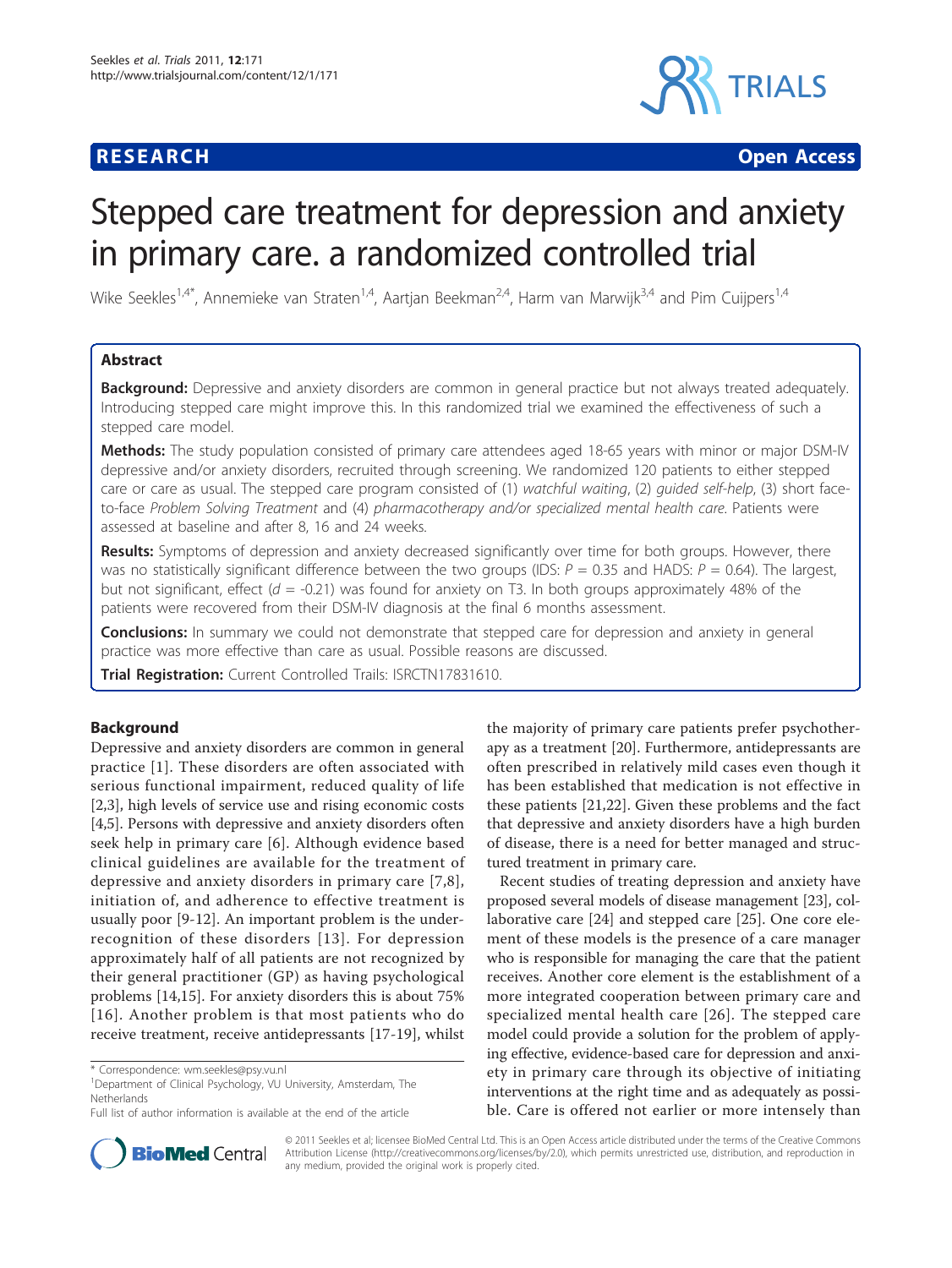necessary and not later or less intensely than needed [[25,27\]](#page-9-0). In a stepped care model, all eligible patients start with an evidence-based treatment of low intensity as a first step. Progress is monitored and patients who do not respond adequately can 'step up' to a subsequent treatment of higher intensity [\[28](#page-9-0)]. This model is suitable in (primary) mental health care because the proposed treatments in the most recent depression guidelines, published in the Netherlands in 2009, range from less intensive interventions like psychoeducation or self help interventions (individual or group courses), problem solving treatment (PST), to more intensive treatments such as cognitive behavioral therapy and pharmacotherapy.

Another important feature of the stepped care model is that the model is self-correcting. Self-correcting means that the results of treatments and decisions about treatment provisions are monitored systematically and necessary changes are made ('stepping up') if current treatments are not achieving significant health improvement [\[25](#page-9-0)]. A care manager coordinates a stepped care program, preferably a nurse or social worker who supports the primary care clinic handling psychiatric problems. In The Netherlands the most likely candidate for this role is a psychiatric nurse working in primary care. This care manager monitors the patients, provides the first treatments in the stepped care model and refers the patient to the appropriate mental health care specialist if necessary.

Stepped care models have been developed for different health problems, for example eating disorders [[29](#page-9-0),[30\]](#page-9-0), alcohol related disorders [[31,32](#page-9-0)], smoking cessation [\[33](#page-9-0)] and prevention of anxiety and mood disorders in elderly [[34\]](#page-9-0). At present stepped care is recommended for health care in several guidelines, for example in the NICE guidelines for anxiety, depression and obsessive compulsive disorder and in the depression guidelines in the UK (NHS) [[35-37\]](#page-9-0) and by the ministry of health in New Zealand in 2009 [[38\]](#page-9-0). Although there is some supportive evidence for stepped care, there are few randomised trials to demonstrate convincing evidence and evaluations of this program.

The aim of this study is to examine the effectiveness of a stepped care model in primary care via a randomized controlled trial for patients with depressive and/ or anxiety disorders. We will examine the reduction of symptoms, recovery and the speed of recovery.

#### Methods

#### Study design

The methods of this study have been published previously [[39](#page-9-0)]. In short, 120 participants were recruited through 32 primary care practices. They were randomly assigned into two groups: stepped care or care as usual. We chose a pragmatic design because we wanted to study the effects of the intervention among typical

patients in a real-life setting because this increases external validity [[40,41\]](#page-9-0). This means that we implemented a stepped care model in general practice in collaboration with specialized mental health care centres. Treatment of mental health in primary care is common in The Netherlands. A recent development is to establish a psychiatric nurse or psychologist in general practice. The GP can refer patients within his own practice to a professional instead of direct referral to specialized mental health care. Inclusion took place between April 2007 and May 2008. The study was approved by the Medical Ethical Committee of the VU Medical Center and all participants gave written, informed consent. The effectiveness of the first step of this stepped care model (guided self-help) has been reported separately [[42\]](#page-9-0). Self-help and bibliotherapy seem promising low intensity treatments for depression and anxiety in several studies, but there are few studies that report results on guided-self help in general practice, therefore these relevant results are reported separately, with the focus on self-help/bibliotherapy in primary care. These data were derived from a larger project (stepped care) and the outcomes of this whole project are reported in this paper.

#### Inclusion and exclusion criteria

We included adults aged 18-65 years with one or more of the following DSM-IV [[43\]](#page-9-0) diagnoses: major depression (single episode or recurrent), dysthymia, panic disorder (with or without agoraphobia), social phobia or generalized anxiety disorder. We also included patients with a minor depression or a minor anxiety disorder. DSM-IV research criteria were used to define minor depression. For minor depression only two to four out of the nine DSM-IV symptoms had to be present, of which at least one had to be a core symptom (depressed mood or markedly diminished interest or pleasure in all, or almost all, activities). As there are no DSM-IV criteria for minor anxiety we defined this as a score of 12 or more on the Hospital Anxiety and Depression Scale (HADS) [\[44](#page-9-0)] and dysfunctioning in daily life (household, work, social relations and/or social activities). Patients were excluded in case of a psychotic or bipolar disorder, current (< 2 months) treatment (medical/psychotherapy) for psychological problems, prominent suicide ideation, severe alcohol problems (> 20 on the Alcohol Use Disorders Identification Test (AUDIT) [\[45](#page-9-0)], no motivation for treatment or insufficient knowledge of the Dutch language.

# Recruitment

#### Recruitment of GPs

In this study we collaborated with two mental health centres in Amsterdam (GGZ inGeest and Mentrum). Both of these mental health centres employ psychiatric nurses and psychologists, who work for a few hours per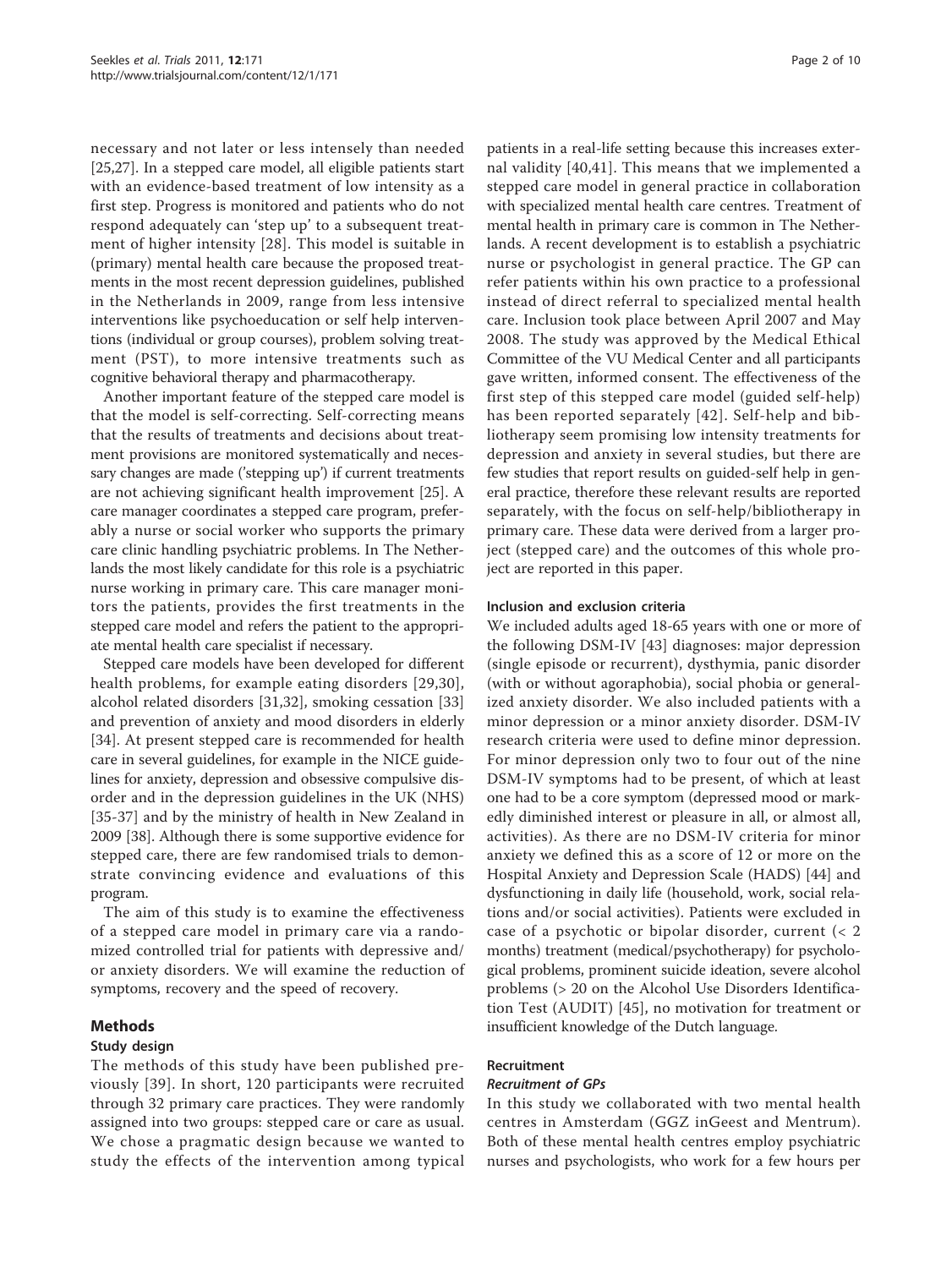week in a GP practice. Usually, GPs refer patients to these psychiatric nurses/psychologists for short-term treatments. First we approached the psychiatric nurses and psychologists and after they consented we invited the corresponding GPs to collaborate in this study. In total we included 32 GPs in 18 general practices.

#### Recruitment of patients

Patients were recruited by sending all patients of the participating GPs a screening questionnaire. All patients with a positive screener for depression and/or anxiety were assigned to a watchful waiting period of 4 weeks. After 4 weeks all patients were screened again to exclude the patients who recovered spontaneously. This second screener was included in the baseline questionnaire (T0) and was sent to all patients together with general information about the project and an informed consent form. All eligible patients were approached for a diagnostic interview (Composite International Diagnostic Interview (CIDI) [\[46](#page-9-0)] by telephone to check the in- and exclusion criteria. Patients who met the inclusion criteria and returned their informed consent were randomized. One hundred twenty patients were included.

#### Number of patients

Before the start of the study we calculated that we needed 2\*100 patients in order to be able to detect clinically relevant difference ( $d = 0.40$ ) with a power of 80% and an alpha of 0.05 [\[47](#page-9-0)]. However, inclusion was slower than we expected and therefore we included only 120 patients [Figure [1](#page-3-0)]. In total we send 34.906 screeners and had a response of 17.4%. Of the 1105 patients who scored positively on the first screener, 335 (30.3%) declined to participate any further and 301 (27.3%) could not be reached or did not respond. Of the remaining 469 patients, 294 (62.6%) were excluded (most given exclusion reason: current or recent (< 2 months) psychological or pharmacological treatment), 55 patients (11.7%) were recovered and scored negatively on the second screener and 120 patients (25.6%) were included.

#### Randomization

We randomized patients at an individual level. They were randomized into two groups and we used blocks of 4 to prevent overburdening the care managers. Care managers were not informed about patients who were randomized to care as usual. An independent researcher, not involved in the current project, used computer generated block randomization to produce sealed envelopes. After every inclusion the researcher opened a sealed envelope. We randomized 60 patients to the stepped care program and 60 patients to care as usual.

#### Intervention

The stepped care intervention consisted of four steps: (1) watchful waiting. The patients received no treatment for four weeks. In this project, as mentioned earlier, only patients who still showed symptoms of depression and/or anxiety after the watchful waiting period were included. The included patients started with (2) guided self-help. Self-help can be defined as a standardized psychological treatment that a patient can work through on his/her own, possibly with some guidance [[48](#page-9-0)]. Most self-help interventions are based on cognitive-behavioural therapy (CBT) [[49\]](#page-9-0) but nowadays other types of treatment (i.e. problem solving treatment (PST), interpersonal psychotherapy (IPT) have become available as (guided) selfhelp interventions as well. Self-help interventions are available via books (bibliotherapy) and via the computer (web-based, CD-ROM, DVD) and they can be pure selfhelp or guided self-help. In this first step guided self-help was introduced in a 30 minute session with a care manager. This session enabled the care manager to check exclusion criteria, give psychoeducation (e.g., advice on lifestyle) and to explain the self-help interventions. In this study we used two different self-help interventions. The first was a generic intervention based on problem solving treatment. Previous studies have demonstrated the effectiveness of this intervention among people in general population with symptoms of depression and/or anxiety [\[50,51\]](#page-9-0). This intervention was available as a book and through the Internet. The patient could choose to get feedback by email or by telephone. The feedback was given by junior psychologists. They were trained by the senior researcher (AvS). The feedback is not therapeutic in nature and was primarily aimed at helping people to understand the techniques which are offered in the course. Furthermore, the feedback is used to motivate people to continue the course. The feedback is designed as being easy to learn by, for example, a care manager or psychiatric nurse. The second self-help intervention was specifically aimed at patients with phobias and was based on exposure therapy. This course also took six weeks to complete and was only available in book form. Feedback was therefore provided by telephone. During the first face-to-face session with the care manager it was decided which self-help course was most suitable. Patients who did not recover from self-help treatment started with (3) face-to-face Problem Solving Treatment (PST). PST is a short psychological intervention, 5 sessions of 45 minutes each, provided by the care manager in the primary care practice [[52\]](#page-9-0). The treatment protocol was based on the protocol as described by Mynors-Wallis [[53](#page-9-0)]. Patients who were unresponsive to this treatment proceeded to the last step of the stepped care program (4) pharmacotherapy and/or referral for specialized mental health care. When patients did not recover from PST they had one more session with the care manager and discussed the next step: either pharmacotherapy or more specialized mental health care. The care manager was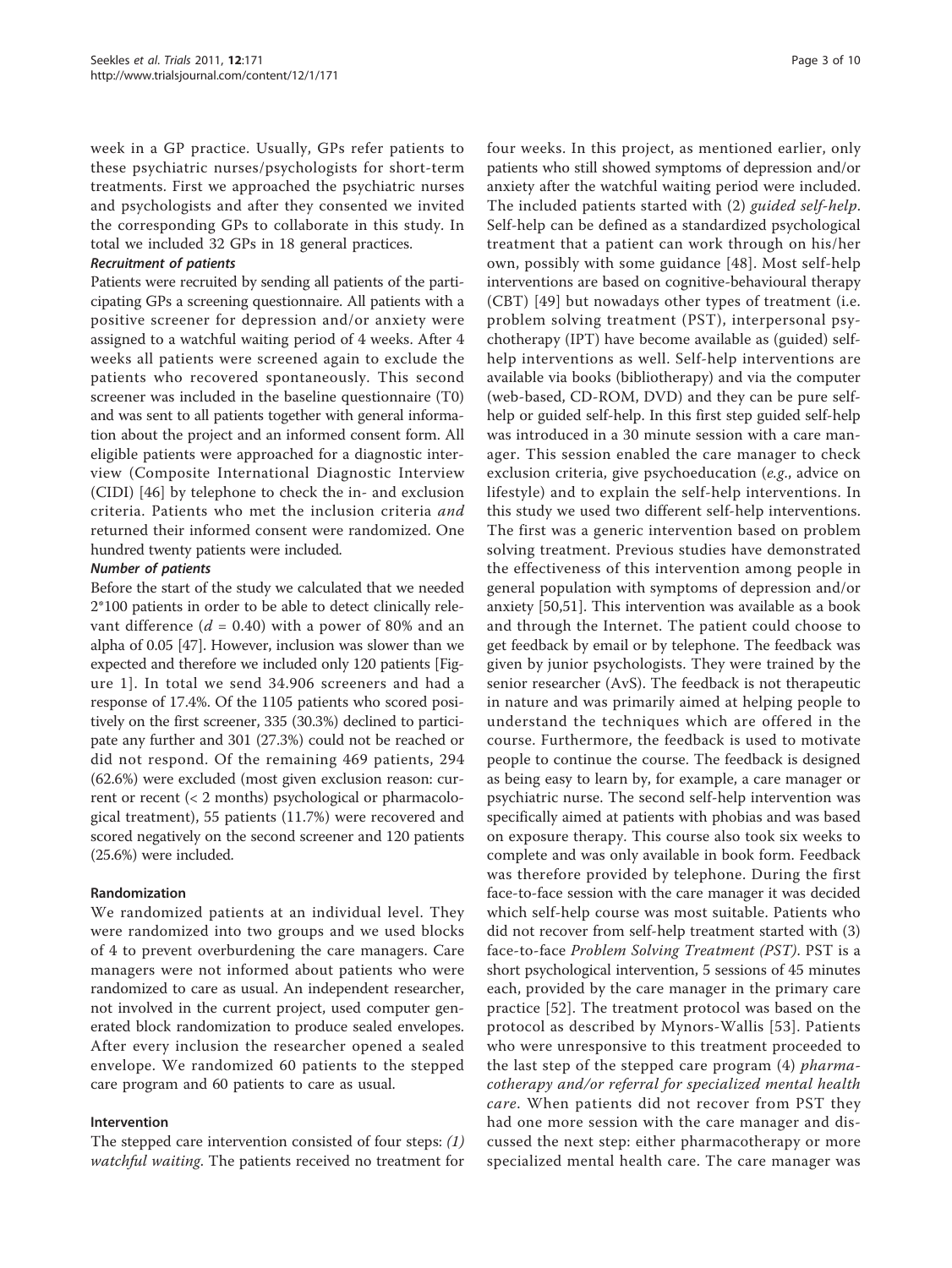<span id="page-3-0"></span>

responsible for setting up the next meeting (either with the GP or in mental health care). Before the start of the study it was agreed with the specialized mental health care centers that patients from this study could directly start with psychological treatment. They could skip normal intake procedures as well as waiting lists.

# Exceptions

Even though there is no clear evidence that patients with more severe symptoms of anxiety or depression do not benefit from low intensity (self-help) interventions, we decided that patients with more severe disorders should be referred to more specialized mental health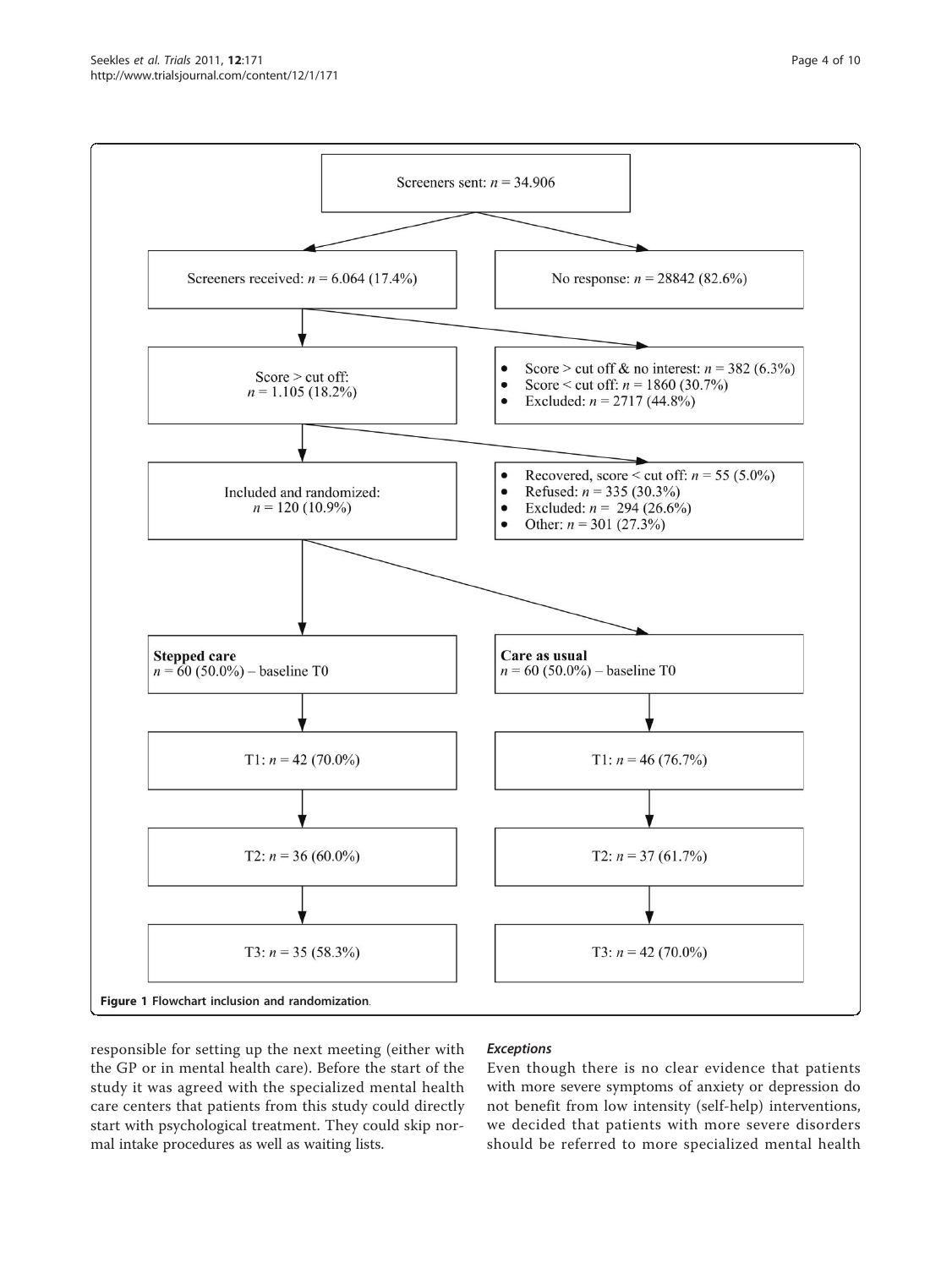care and/or pharmacotherapy directly and skip the preceding steps. Severity of the disorders was based on questions about daily functioning on the Work and Social Adjustment Scale (WSAS) [[54\]](#page-9-0). If the patient experienced extreme dysfunctioning (score of 8 or higher) on minimal three of the four domains (household, work, social relations and social activities) he/she was directed immediately to the fourth step of the stepped care program.

#### Care as Usual

Patients randomized to the 'care as usual' were advised to see their GP to discuss treatment options. The GP is very easy accessible in The Netherlands, due to good health insurance for everyone. Most patients go to their GP with mental health complaints. The GP is a gatekeeper for secondary (specialized) mental health care.

#### Assessments and definition of recovery

After each step in the stepped care intervention, *i.e.* after every 8 weeks, patients were monitored. We assessed symptoms of depression and anxiety as well as daily functioning. We considered a patient to be recovered when he/she scored less than 14 on the Inventory of Depressive Symptomatology (IDS) [\[55\]](#page-9-0), and scored less than 8 on the HADS [[44\]](#page-9-0)and scored less than 6 on the WSAS [\[54](#page-9-0)]. This criterion was based on several studies [[55-58](#page-9-0)].

#### Instruments

#### Depressive symptoms

We used the Inventory of Depressive Symptomatology (IDS) to measure depressive symptoms. The IDS consists of 30 items and the total score varies between 0 and 79. Scores below 14 indicate an absence of depressive symptoms. We used this cut-off score as an indication for recovery from depressive symptoms [[55,56\]](#page-9-0). Internal consistency is high for the IDS (Cronbach's alpha: 0.92) [\[55\]](#page-9-0).

# Anxiety symptoms

For identifying anxiety symptoms we used the Hospital Anxiety and Depression Scale (HADS) [[44\]](#page-9-0) which is designed to identify anxiety disorders among patients in non psychiatric settings. The HADS consists of 7 items. Item responses are on a 0 to 4 scale  $(0 = "none"$  and higher ratings reflect greater degrees of symptom severity). Total scores range from 0 to 21. The HADS showed good homogeneity and reliability, with Cronbach's alpha ranging from 0.81 to 0.84 in various clinical and non-clinical Dutch samples [\[59\]](#page-9-0).

#### **Dysfunction**

We measured daily functioning of the patient via four questions on the Work and Social Adjustment Scale (WSAS) [[60\]](#page-9-0). Using this questionnaire, the patient gives an estimate, on a scale from 1 to 10, of the perceived dysfunctioning in his or her daily life. The questions contain four domains: household tasks, work, social relations and social activities.

# Composite International Diagnostic Interview (CIDI)

The CIDI (version 2.1), a structured interview developed by the World Health Organisation [[46](#page-9-0)], enables trained interviewers to assess psychiatric diagnosis defined in the DSM-IV [[43](#page-9-0)]. The assessment typically lasts 30 to 75 minutes, depending on the mental state of the respondents [[61\]](#page-9-0). In this study, current mental status (last six months) is taken into consideration. The interviews were conducted by psychology master students who had followed a CIDI-training. Interviewers were blind regarding randomization at the follow-up assessment.

#### Statistical Analysis

All analyses were conducted according to the intention-totreat principle. Missing data were imputed using regression imputation, except for the Generalized Estimating Equations (GEE)-analysis because imputation is part of the analysis. The effectiveness of stepped care compared to care as usual is expressed in different ways. First we used t-tests to determine if there were any statistically significant differences between the test scores on every assessment of the two groups, to see if they showed any statistically differences (P-values). Second, we calculated effect sizes (Cohen's  $d$  [[47](#page-9-0)]). This was done for every assessment by subtracting the post-test mean score of the control group from the post-test mean of the intervention group. This difference in mean scores is divided by the pooled, over time and group, standard deviation. A Cohen's d of 0.5 thus indicates that the mean of the intervention group is half a standard deviation larger than the mean of the control group. Values of d from 0.56 to 1.2 can be assumed to be large, 0.33 to 0.55 are moderate, and 0 to 0.32 are small [\[62\]](#page-9-0). Second, we assessed the differences between the assessments by means of Generalized Estimating Equations (GEE) [\[63\]](#page-9-0). The method of GEE is often used to analyze longitudinal and other correlated response data. GEE takes into account the correlational nature of repeated measures data within subjects, and securing minimal loss of patients due to incomplete data. We included time as a continuous variable. And third, we examined differences in the percentages of patients who recovered from their diagnosis at the last assessment.

# Results

#### Baseline characteristics

Almost two thirds of the included participants were women (65%) and the mean age (SD) was  $50.2$  (SD = 11.2) years. At baseline, the mean IDS score was 30.6  $(SD = 10.8)$  and the mean HADS score was 9.7  $(SD =$ 4.0) [Table [1](#page-5-0)]. This is for both depression and anxiety a mild to moderate mean score. Twelve (9.9%) of the 120 randomized participants reported severe dysfunctioning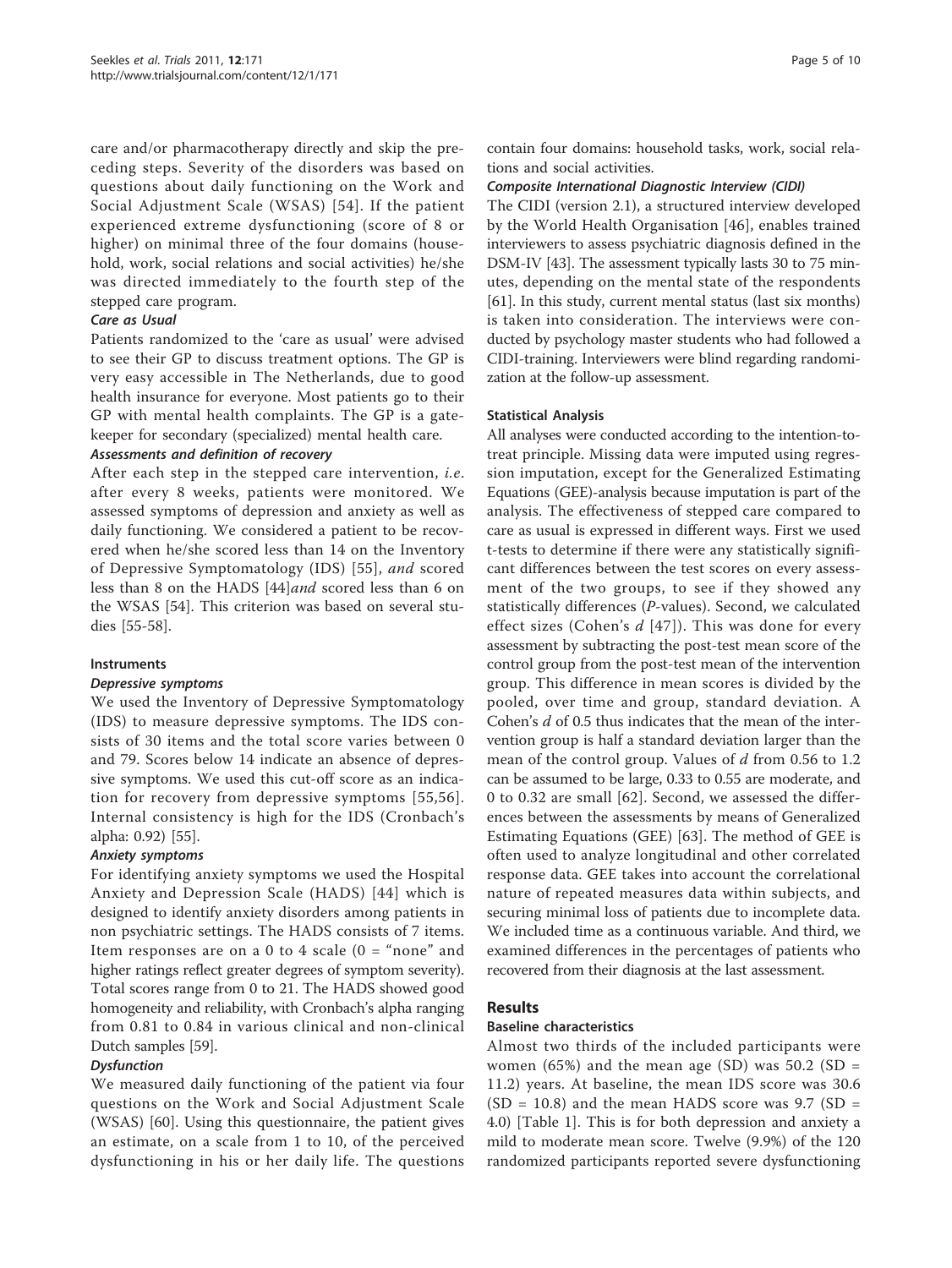#### <span id="page-5-0"></span>Table 1 Baseline characteristics

|                                                      | <b>Total</b><br>n(%) | Stepped care<br>n(%) | Care as usual<br>n(%) | P    |
|------------------------------------------------------|----------------------|----------------------|-----------------------|------|
| Demographics                                         |                      |                      |                       |      |
| Participants                                         | 120 (100%)           | 60 (100%)            | 60 (100%)             |      |
| Mean age, years (SD)                                 | 50.2 (11.2%)         | 51.2 (9.8%)          | 49.2 (12.4%)          | 0.13 |
| Gender (female)                                      | 78 (65.0%)           | 41 (68.3%)           | 37 (61.7%)            | 0.44 |
| With a paid job                                      | 69 (57.5%)           | 33 (55.0%)           | 36 (60.0%)            | 0.58 |
| Born in The Netherlands                              | 95 (80.5%)           | 49 (81.7%)           | 46 (79.3%)            | 0.50 |
| Married                                              | 40 (33.3%)           | 18 (30.0%)           | 22 (36.7%)            | 0.44 |
| <b>Clinical status</b>                               |                      |                      |                       |      |
| Depression (IDS, mean (SD))                          | 30.7 (10.8%)         | 29.5 (11.3%)         | 31.8 (10.3%)          | 0.24 |
| Anxiety (HADS, mean (SD)) <sup>a</sup>               | 9.7 (4.0%)           | 9.7 (4.1%)           | 9.8 (4.0%)            | 0.91 |
| <b>DSM-IV diagnosis</b>                              |                      |                      |                       |      |
| Anxiety                                              |                      |                      |                       |      |
| Any anxiety disorder                                 | 110 (91.7%)          | 55 (91.7%)           | 55 (91.7%)            | 1.00 |
| Only anxiety disorder                                | 51 (42.5%)           | 30 (50.0%)           | 21 (35.0%)            | 0.10 |
| Depression                                           |                      |                      |                       |      |
| Any depressive disorder                              | 69 (57.5%)           | 30 (50.0%)           | 39 (65.0%)            | 0.10 |
| Only depressive disorder                             | 10 (8.3%)            | 5(8.3%)              | 5(8.3%)               | 1.00 |
| Comorbid depressive and anxiety disorder             | 59 (49.2%)           | 25 (41.7%)           | 34 (56.7%)            | 0.10 |
| Mean age of onset DSM-IV diagnosis (SD) <sup>b</sup> | 28.3 (16.0)          | 28.8 (15.5)          | 27.8 (16.5)           | 0.75 |

HADS = Hospital Anxiety and Depression Scale, IDS = Inventory of Depressive Symptomatology, <sup>a</sup>n = 107 (one missing HADS), <sup>b</sup>n = 100 (eight patients with unofficial DSM-diagnosis)

on the WSAS. Of those 12 patients, 5 were randomized to stepped care. Those 5 patients proceeded directly to the fourth step and did not receive a self-help intervention. We also referred 4 patients without severe dysfunctioning to specialized mental health care based on the judgment of the psychiatric nurse. There were no significant differences between the stepped care and control group on any of the demographic or clinical variables.

# Treatment adherence

Of the 60 stepped care patients, 44 (73.3%) received a first face-to-face meeting with the psychiatric nurse and received a self-help course and 9 (15%) were referred directly after inclusion to the fourth step. There were 7 (11.7%) patients who left the stepped care program (3 were physical ill and 4 could not be reached when the psychiatric nurse tried to make an appointment). After self-help 4 of the 44 (9.1%) patients were recovered and 23 (55.3%) patients left during the program. Different reasons were given for leaving the program, for example they felt better, were physical impaired, they moved, received other care, were disappointed in care or preferred face-to-face treatment. Seventeen of the 44 (40.5%) patients moved to the next step and received PST. Five of 17 (29.4%) left the program during PST (mostly the same reasons were given as after the first step) and did also not want to receive specialized mental health care. After PST 5 (29.4%) patients were recovered. Seven of 17 (41.2%) patients were referred to specialized mental health care after they had run through the whole stepped care program and after referral. For these patients we arranged an intake in specialized mental health care. Four of the seven patients received care in a matching program (for example mood or anxiety). One patient did not want to be referred and two patients did not need specialized mental health care according to themselves in agreement with their psychiatric nurse. One of the 7 referred patients (14.3%) has recovered at time of the last assessment [Figure [2\]](#page-6-0).

GPs were asked to refrain from offering any treatment to patients who were included in the stepped care group (treatment group). Benzodiazepines were allowed in both study groups. Patients in the stepped care group were only allowed to receive antidepressants in later phase of the treatment protocol. Table [2](#page-6-0) describes the received care as usual for the patients in this group between the steps of the model. It shows that half of the patients went to see their GP and on average 25% received mental health care. Only one patient (2.4%) received antidepressants during the last step.

# Treatment effects: effect size

When we compared stepped care and care as usual on IDS on each measurement, we could not demonstrate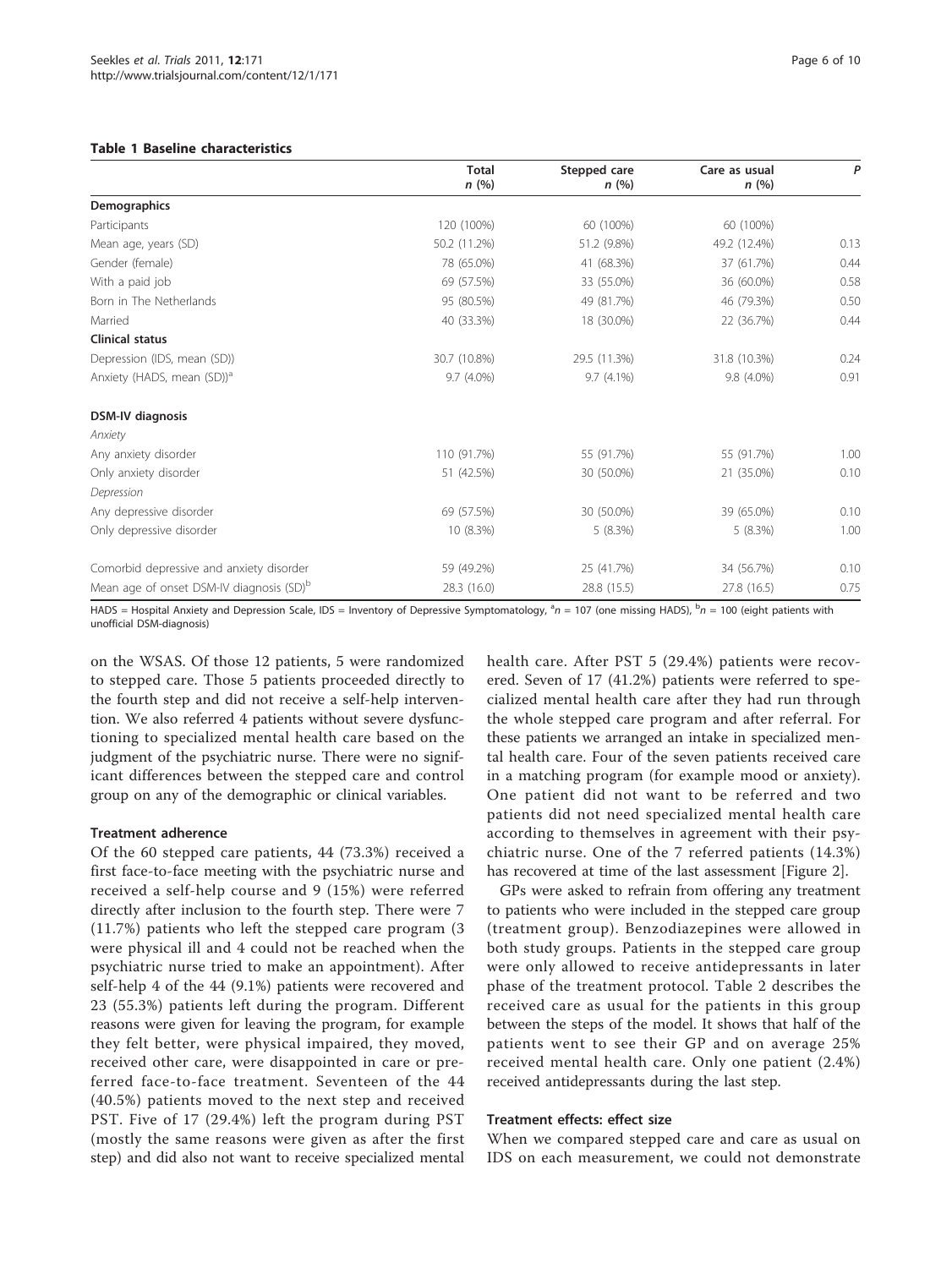<span id="page-6-0"></span>

any significant differences between both groups (T0:  $P =$ 0.24, T1:  $P = 0.49$ , T2:  $P = 0.86$  and T3:  $P = 0.55$ ). When we compared stepped care and care as usual on the HADS on each measurement, we did not find any significant differences between the groups either (T0: P  $= 0.91$ , T1:  $P = 0.47$ , T2:  $P = 0.71$  and T3:  $P = 0.22$ ). The largest, but not significant, effect  $(d = 0.21)$  was found for anxiety on T3 [Table 3].

Table 2 Received treatment in care as usual per assessment

| Type of treatment    | T0 - T1    | $T1 - T2$  | $T2 - T3$  |
|----------------------|------------|------------|------------|
|                      | $n = 38$   | $n = 37$   | $n = 42$   |
| GP                   | 21 (55.0%) | 19 (31.7%) | 24 (57.1%) |
| Mental health care   | 10 (26.0%) | 9(24.3%)   | 12 (28.6%) |
| Medical officer      | $2(5.0\%)$ | 1(2.7%)    | $2(4.8\%)$ |
| Social worker        | $1(3.0\%)$ | $2(5.4\%)$ | 4 (9.5%)   |
| Alternative medicine | 4 (11.0%)  | $2(5.4\%)$ | $1(2.4\%)$ |
| Benzodiazepines      | 9(24.2%)   | 7 (18.9%)  | $3(7.1\%)$ |
| Antidepressants      | $0(0.0\%)$ | $0(0.0\%)$ | $1(2.4\%)$ |

#### Table 3 Observed means, SDs, p-values and Cohen's d on the IDS and HADS

|             | Stepped care | Care as usual | P    | d    |
|-------------|--------------|---------------|------|------|
|             | $n = 60$     | $n = 60$      |      |      |
| T0          |              |               |      |      |
| IDS         | 29.5 (11.3)  | 38.8 (10.3)   | 0.24 |      |
| <b>HADS</b> | 9.7(4.1)     | 9.8(4.0)      | 0.91 |      |
| T1          |              |               |      |      |
| IDS         | 25.6 (12.3)  | 27.2 (12.9)   | 0.49 | 0.12 |
| <b>HADS</b> | 8.7(4.3)     | 9.3(3.8)      | 0.47 | 0.14 |
| T2          |              |               |      |      |
| IDS         | 25.0 (13.0)  | 25.4 (11.0)   | 0.86 | 0.03 |
| <b>HADS</b> | 9.8(3.8)     | 9.1(3.7)      | 0.71 | 0.05 |
| T3          |              |               |      |      |
| IDS         | 25.0 (12.5)  | 25.4 (13.0)   | 0.55 | 0.11 |
| <b>HADS</b> | 7.9(3.7)     | 8.8(4.2)      | 0.22 | 0.21 |

IDS = Inventory of Depressive Symptomatology

HADS = Hospital Anxiety and Depression Scale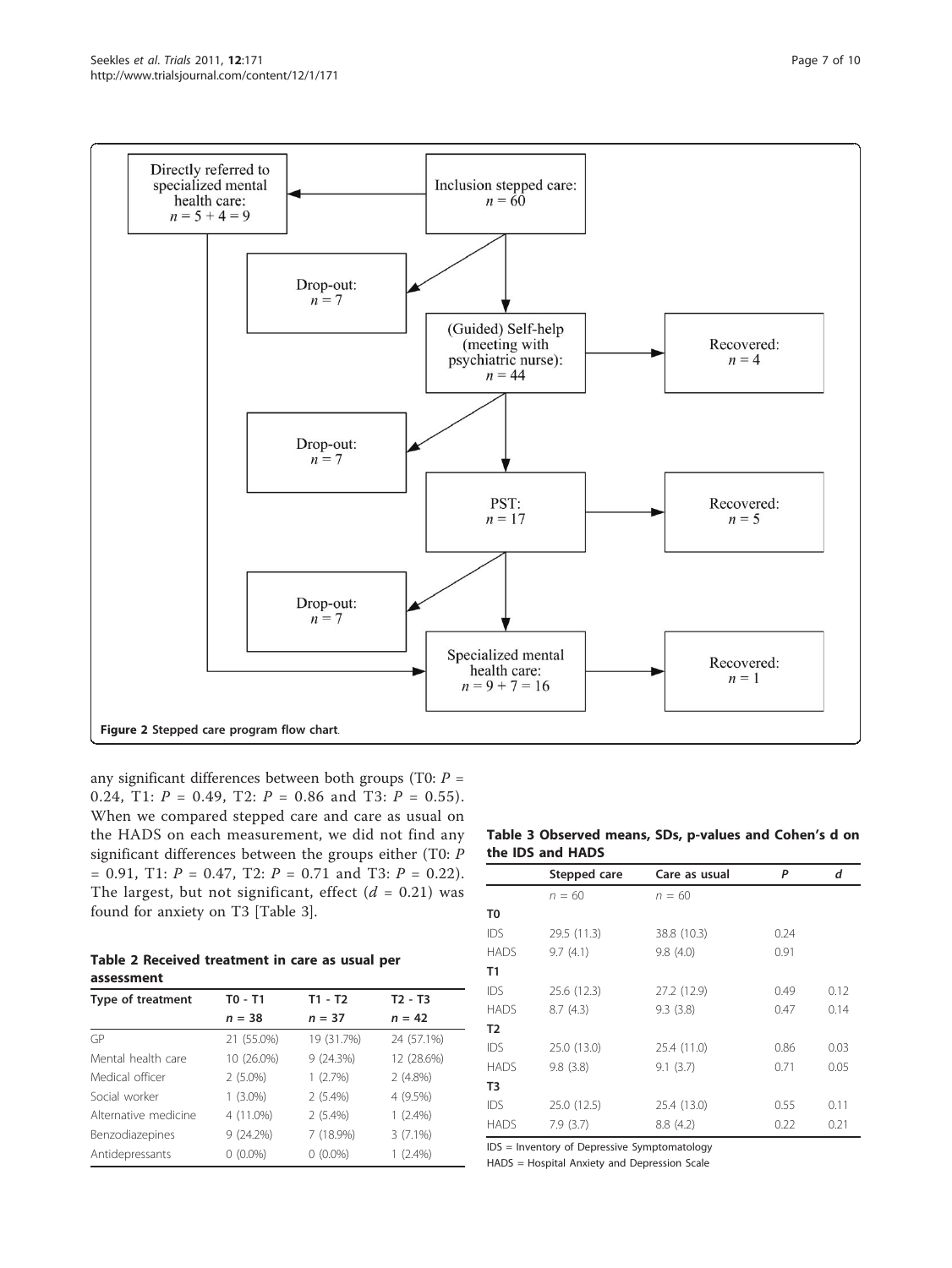# Treatment effect: recovery per assessment Depression (IDS)

GEE-analysis indicated that depressive symptoms significantly decrease over time in both the stepped care and care as usual condition ( $P < .01$ ). But there was no significant difference between both groups ( $P = 0.35$ ) and no interaction effect between time and group ( $P = 0.82$ )  $(B = 0.17; 95\% \text{ CI} = -1.33 \text{ to } 1.68).$ 

#### Anxiety (HADS)

GEE-analysis indicated a significant decrease of anxiety symptoms in both stepped care and care as usual over time ( $P < 0.01$ ). But there was no significant difference between both groups ( $P = 0.64$ ) and no interaction effect between time and randomization ( $p = 0.10$ ) ( $B =$  $-0.45$ ; 95% CI =  $-0.98$  to 0.09).

#### Treatment effect: diagnoses

There was no statistically significant difference between the percentage recovered in the stepped care group ( $n =$ 18; 47.4%) and the care as usual group ( $n = 20$ ; 51.3%;  $P = 0.73$ ). We performed a sensitivity analyses. First we assumed that all patients whose diagnosis was missing had actually recovered (best case scenario). In this case 68.3% of the stepped care patients and 66.7% of the care as usual patients were recovered. There was no difference in the percentage of recovery between the two groups ( $P = 0.85$ ). Second we assumed that all patients whose diagnosis was missing still suffered from a depression or anxiety disorder (worst case scenario). In this case 33.3% of the stepped care patients and 30% of the care as usual patients were recovered. Again, there was no difference in the percentage of recovery between the two groups  $(P = 0.70)$ .

# **Discussion**

We do not find any evidence that a stepped care model outperformed care as usual. In both groups the levels of symptoms declined, but there were no differences between stepped care and care as usual. In both groups approximately 50% still received a DSM-IV diagnosis six months after inclusion.

There might be several reasons why stepped care did not outperform care as usual in this trial. The following reasons are discussed: recruitment and need for treatment, motivation, mild symptoms, chronicity, adherence and well developed care as usual. First of all, there was little interest in participating in a stepped care model given the difficulty of recruiting patients for this study. The patients that were recruited might have been a select group due to a selection bias through screening. A recent meta-analysis of psychological treatment of depression in primary care [[64\]](#page-9-0) demonstrated that studies with recruitment through screening are less effective than studies with recruitment through referral. The authors suggest some explanations that might apply to our study. Patients who do not actively seek treatment might have good reasons for not seeking treatment themselves. They might be different from those who actively seek treatment in a number of ways but these differences are as yet unknown. The patients in both stepped care and care as usual had a, on average, mild to moderate symptom levels, but the small change in symptoms over time and the high number of existing diagnosis at the end of the study suggests that we included a chronic group of patients. Further evidence for the chronicity in the study sample can be seen in that the mean age of the sample is 50 years but the mean age of onset is 28, suggesting an average 22 year chronicity. This problem could be eliminated with referral through the GP by referring patients that would benefit from a stepped care model and refer patients with chronic mental problems to specialized mental health care. Therefore stepped care can be applied for eligible patients or for the prevention of anxiety and/or anxiety, which is already been proven effective for elderly [[34](#page-9-0)]. Prevention with low-intensity treatment could reduce the development of a full-blown disorder.

Patients with relatively mild symptoms might have less room for improvement compared to those with severe symptoms and they also might be less motivated for treatment and therefore show no decrease of symptoms. This also could explain why the adherence to the stepped care program was poor, in total 38 (63.3%) of 60 patients dropped out of the stepped care model at a given time. Certainly for the self-help step, in this step most patients dropped out of the program. Apart from lack of motivation, the freedom of choice for feedback may have led to no feedback requests. In previous research it has been established that self-help without guidance is not effective. It is highly recommended to give more attention to the guidance of the self-help course [[65\]](#page-9-0). In our study patients could choose if they wanted to receive feedback on their assignments, but there is evidence that in interventions without a coach, compared to interventions with a coach, the drop-out rate is considerably higher [[66\]](#page-9-0). To create a better adherence to the self-help course, guidance by a coach should be considered. Another suggestion for adjustment to create higher adherence to the care model is to search for other low-intensity treatments as a first step and, for example, give the patient a choice between two or more treatments. In the Phase IV field trial, described by Richards and Suckling [[67\]](#page-9-0), they combine low-intensity stepped care psychological treatment with a telephony-based collaborative care organizational system. This would be a more flexible approach to stepped care.

Our suggestion to improve the model would be to give the patient a choice in the first step between low-intensity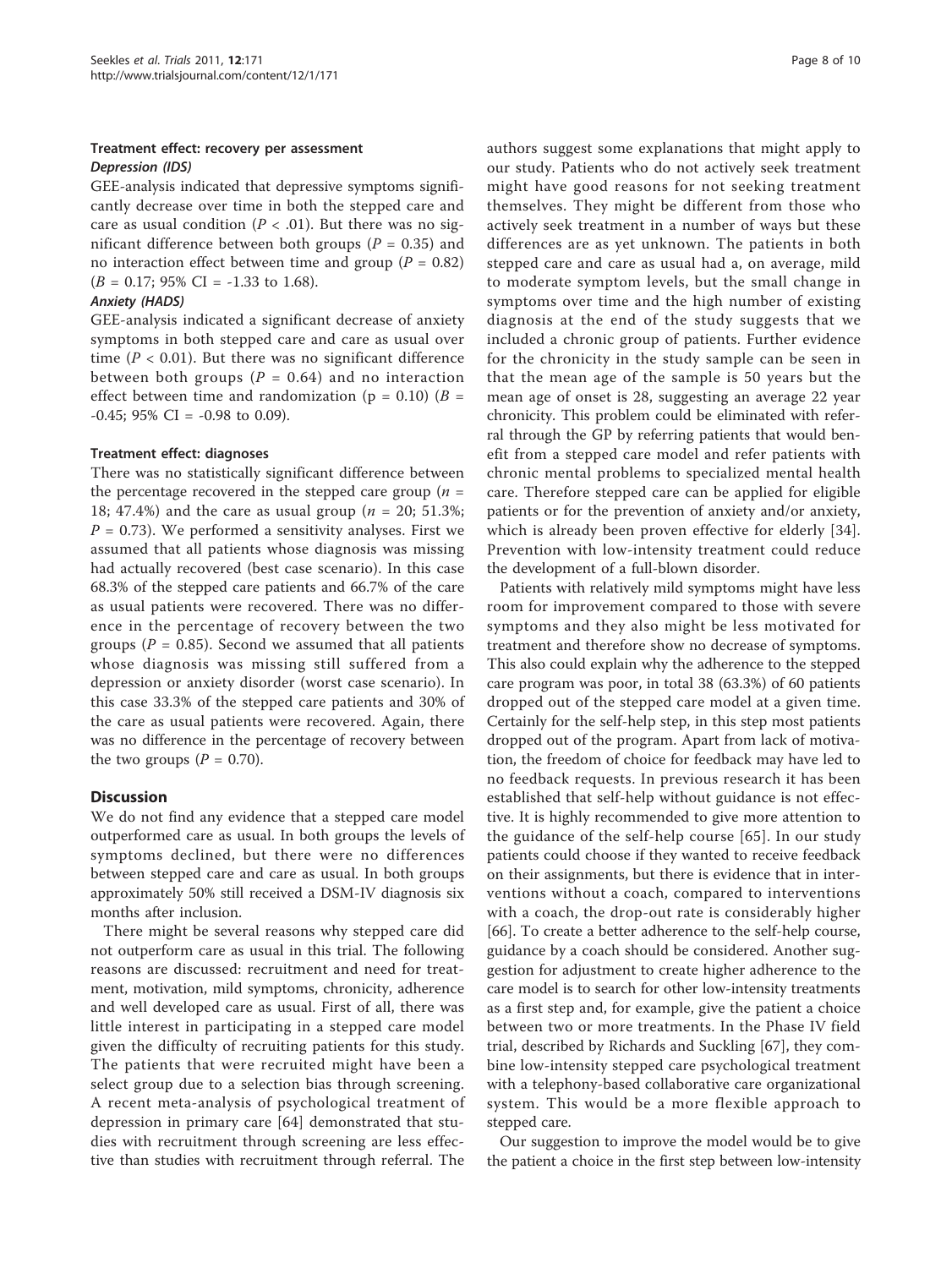<span id="page-8-0"></span>treatments, for example: (guided) self-help and psychoeducation in few group-sessions or they might even choose to skip the first step. This psychoeducational group therapy (with: patient's education, behavioural activation, problem solving techniques) has been an effective first step in a randomized controlled trial of treating severe depression in primary care with a stepped care program [[68\]](#page-9-0). At last, the care as usual in The Netherlands is quite well developed in terms of evidence-based guidelines, mental health specialists working in primary care and it is easily accessible for patients. Therefore, this study was not a placebo control but has a good quality control group. This might have led to no differences between both groups and it might be that a stepped care model is not effective for use in Dutch primary care.

Through the earlier mentioned problem with recruiting patients for this study the power of this study was also a limitation. We intended to include 200 patients, but because of the problematic recruitment we only were able to include 120 patients. Nevertheless we do not think that an inclusion of 200 patients would have changed our results given the small effects.

#### Conclusions

In summary we could not demonstrate that stepped care for depression and anxiety in general practice was more effective than care as usual. This model, with recruitment through screening in patients with mild disorders is not a good methodology. For further research on stepped care we recommend recruitment of patients via referral of the GP. Studies on care models and complex interventions are of increasing importance because they provide effective health care. More research is needed on the development of mental health care models that fit into the local care system.

# Financial Disclosure

This study is funded by ZonMw - the Dutch Organisation for Health Research and Development (Zorg Onderzoek Nederland, ZonMw), grant-number: 10003020.

#### Acknowledgements

We would like to thank GGZ- inGeest and Mentrum for providing specialized mental health care and for supervising psychiatric nurses/psychologists in the PST intervention.

#### Author details

<sup>1</sup>Department of Clinical Psychology, VU University, Amsterdam, The Netherlands. <sup>2</sup>Department of Psychiatry, VU University Medical Centre, Amsterdam, The Netherlands. <sup>3</sup> Department of General Practice, VU University Medical Centre, Amsterdam, The Netherlands. <sup>4</sup>EMGO institute for Health Care and Research, VU University Medical Centre, Amsterdam, The Netherlands.

#### Authors' contributions

AvS and PC obtained funding for the study. WS coordinated the recruitment and data collection during the study. AB and PC are responsible for the

overall supervision. HvM, AvS and PC provided the setting of the project. All authors provided comments, read and approved the final manuscript.

#### Competing interests

The authors declare that they have no competing interests.

Received: 8 April 2011 Accepted: 7 July 2011 Published: 7 July 2011

#### References

- 1. Shepherd M, Cooper B, Brown AC: Psychiatric Illness in General Practice London, UK: Oxford University Press; 1966.
- 2. Wells KB, Stewart A, Hays RD, Burnam MA, Rogers W, Daniels M, Berry S, Greenfield S, Ware J: [The functioning and well-being of depressed patients.](http://www.ncbi.nlm.nih.gov/pubmed/2754791?dopt=Abstract) [Results from the Medical Outcomes Study.](http://www.ncbi.nlm.nih.gov/pubmed/2754791?dopt=Abstract) Jama 1989, 262:914-919.
- 3. Von Korff M, Ormel J, Katon W, Lin EHB: Disability and depression among high utilizers of health care: a longitudinal analysis. Archives of general psychiatry 1993, 2:91-100.
- 4. Spijker J, Bijl RV, de Graaf R, Nolen W: [Care utilization and outcome of](http://www.ncbi.nlm.nih.gov/pubmed/11437745?dopt=Abstract) [DSM-III-R major depression in the general population. Results from The](http://www.ncbi.nlm.nih.gov/pubmed/11437745?dopt=Abstract) [Netherlands Mental Health Survey and Incidence Study \(NEMISIS\).](http://www.ncbi.nlm.nih.gov/pubmed/11437745?dopt=Abstract) Acta Psychiatr Scand 2001, 104:19-24.
- 5. Cuijpers P, Smit F, Oostenbrink J, de Graaf R, Ten Have M, Beekman A: [Economic costs of minor depression: a population-based study.](http://www.ncbi.nlm.nih.gov/pubmed/17302623?dopt=Abstract) Acta Psychiatr Scand 2007, 115:229-236.
- 6. Bijl RV, Ravelli A: [Current and residual functional disability associated with](http://www.ncbi.nlm.nih.gov/pubmed/10883720?dopt=Abstract) [psychopathology: findings from the Netherlands Mental Health Survey](http://www.ncbi.nlm.nih.gov/pubmed/10883720?dopt=Abstract) [and Incidence Study \(NEMESIS\).](http://www.ncbi.nlm.nih.gov/pubmed/10883720?dopt=Abstract) Psychol Med 2000, 30:657-68.
- 7. Terluin B, Van Heest FB, Van der Meer K, Neomagus GJH, Hekman J, Aulbers LPJ, Starreveld JS, Grol MH: NHG Richtlijn Angststoornissen, M62, (herziening). [Guidelines anxietydisorders for general practice (revised)] 2009, [in Dutch]
- 8. Van Marwijk HWJ, Grundmeijer HGLM, Bijl D, Van Gelderen MG, De Haan M, Van Weel-Baumgarten EM, Burgers JS, Boukes FS, Romeijnders ACM: NHG Richtlijn Depressieve stoornis, M44, (herziening). [Guidelines depressive disorders for general practise (revised)] 2009, [in Dutch].
- 9. Andrews G: Randomised controlled trails in psychiatry. BMJ 1999, 318:562-564.
- 10. Andrews G, Issakidis C, Sanderson K, Corry J, Lapsley H: Utilising survey data to inform public policy: comparison of the cost-effectiveness of treatment of ten mental disorders. Br J of Psychiatry 2004, 184:526-533.
- 11. Rollman BL, Weinreb L, Korsen N, Schulberg HC: [Implementation of](http://www.ncbi.nlm.nih.gov/pubmed/16215662?dopt=Abstract) [Guideline-Based Care for Depression in Primary Care.](http://www.ncbi.nlm.nih.gov/pubmed/16215662?dopt=Abstract) Adm Policy Ment Health 2006, 33:43-53.
- 12. Wang PS, Aguilar-Gaxiola S, Alonso J, Angermeyer MC, Borges G, Bromet EJ, Bruffaerts R, et al: [Use of mental health services for anxiety, mood, and](http://www.ncbi.nlm.nih.gov/pubmed/17826169?dopt=Abstract) [substance disorders in 17 countries in the WHO world mental health](http://www.ncbi.nlm.nih.gov/pubmed/17826169?dopt=Abstract) [surveys.](http://www.ncbi.nlm.nih.gov/pubmed/17826169?dopt=Abstract) Lancet 2007, 370:841-50.
- 13. Tylee A, Walters P: Underrecognition of anxiety and mood disorders in primary care: why does the problem exist and what can be doe? J Clin Psychiatry 2007, 2(68 Suppl):27-30.
- 14. Lecrubier Y: Widespread underrecognition and undertreatment of anxiety and mood disorders: results from 3 European studies. J Clin Psychiatry 2007, 2(68 Suppl):36-41.
- 15. Lecrubier Y: [Recognizing and effectively treating depression.](http://www.ncbi.nlm.nih.gov/pubmed/18955948?dopt=Abstract) CNS Spectr 2008, 13(7 Suppl 11):5-9.
- 16. Ormel J, Koeter MW, Van den Brink W, Van de Willige G: Recoanition. [management, and course of anxiety and depression in general practice.](http://www.ncbi.nlm.nih.gov/pubmed/1883252?dopt=Abstract) Arch Gen Psychiatry 1991, 48:700-6.
- 17. Cardol M, Van Dijk L, De Jong JD, De Bakker DH, Westert GP: Tweede nationale study naar ziekten en verrrichtingen in de huisartspraktijk. Huisartsenzorg: wat doet de poortwachter? Utrecht/Bilthoven: NIVEL/ RIVM; 2004.
- 18. Schulberg HC, Block MR, Madonia MJ, Rodriguez E, Scott CP, Lave J: [Applicability of Clinical Pharmacotherapy Guidelines for Major](http://www.ncbi.nlm.nih.gov/pubmed/7842147?dopt=Abstract) [Depression in Primary Care Settings.](http://www.ncbi.nlm.nih.gov/pubmed/7842147?dopt=Abstract) Arch Fam Med 1995, 4:106-112.
- 19. Schulberg HC, Block MR, Madonia MJ, Scott CP, Lave JR, Rodriguez E, Coulehan JL: The 'Usual Care' [of Major Depression in Primary Care](http://www.ncbi.nlm.nih.gov/pubmed/9225703?dopt=Abstract) [Practice.](http://www.ncbi.nlm.nih.gov/pubmed/9225703?dopt=Abstract) Arch Fam Med 1997, 6:334-339.
- 20. Van Schaik DJ, Klijn AF, Van Hout HP, Van Marwijk HW, Beekman AT, De Haan M, van Dyck R: Patients' [preferences in the treatment of depressive](http://www.ncbi.nlm.nih.gov/pubmed/15121346?dopt=Abstract) [disorder in primary care.](http://www.ncbi.nlm.nih.gov/pubmed/15121346?dopt=Abstract) Gen Hosp Psychiatry 2004, 26:184-189.